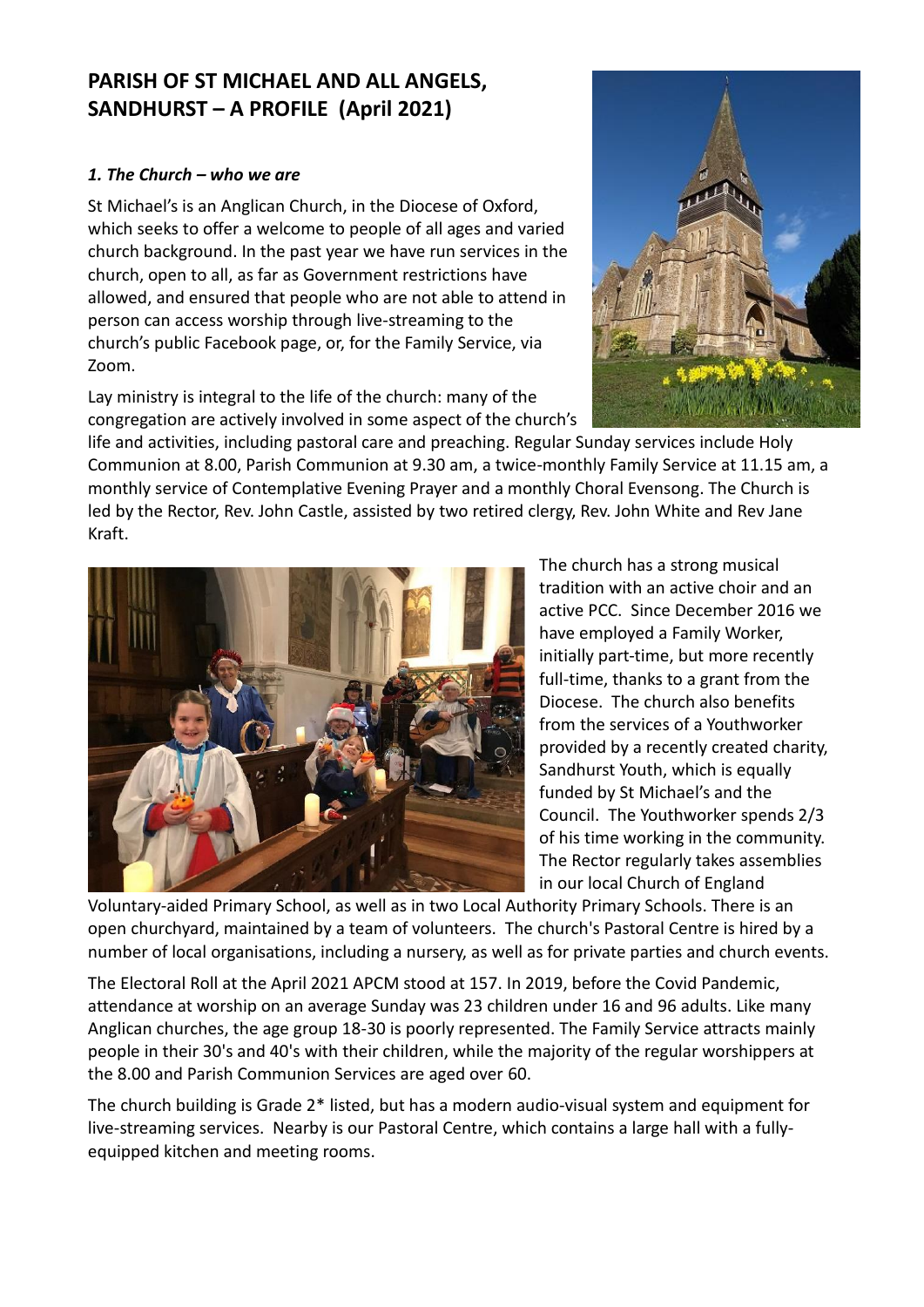## *2. The town*

The population of the parish is estimated as being around 12,000, with approximately 7,000 living within the adjacent parish of St George's Owlsmoor in the north-east section of the town. From a socio-economic point of view, the population is mainly white lower middle and upper middle class (ABC1&C2). In addition to our church primary school, there are two other local authority primary schools in our parish, to which the Rector makes regular visits. The church has had some involvement, through the Youthworker, in two local secondary schools which are outside the parish, but are attended by children from within the parish (Sandhurst School in St George's parish and Edgebarrow School in Crowthorne parish). Many of the children from St Michael's attend Ranelagh School, a Church of England secondary school in Bracknell.

In the east of the town is the famous Royal Military Academy. There are no formal links between this and the churches, except through the annual town service on Remembrance Sunday.

St Michael's is an active member of Sandhurst Churches Together, which holds monthly ecumenical services, and has held other events in the past including a Community Carol Service and open-air Songs of Praise services, as well as a programme of welcome to residents in a new housing estate.



## *3. A vision for the Parish*

The Church Council adopted in 2014 a Parish Purpose of:

- Knowing God for ourselves
- Growing as individuals and as a church
- Showing God's love in the world

Some of the ways we seek to fulfil these aims include preaching and teaching, nurturing and developing individuals and our sense of Christian community, outreach to the community and supporting charities at a local, national and international level.